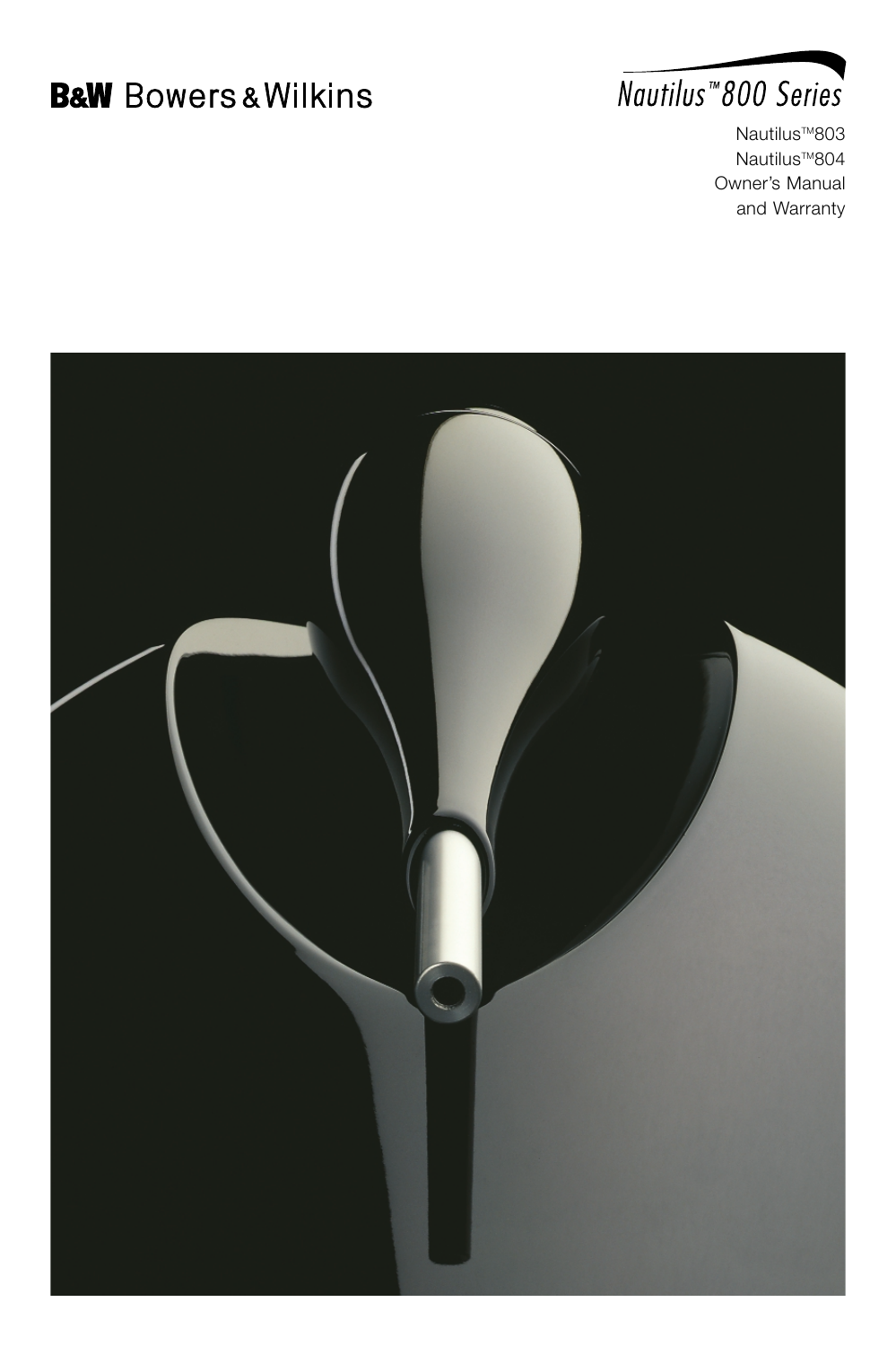

Figure 2



Figure 3



Figure 4

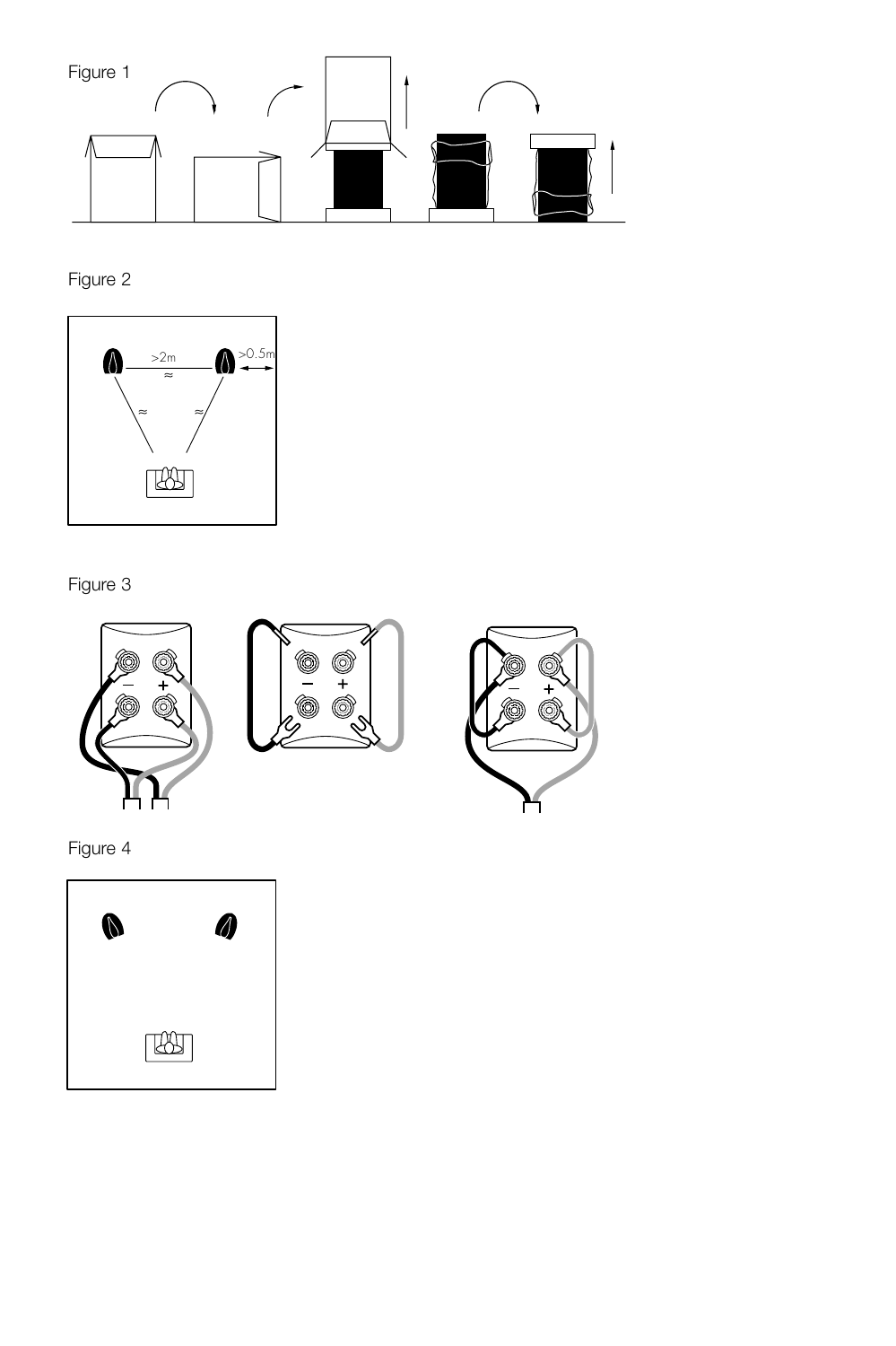## **Contents**

### **English**

Limited Warranty...........1 Owner's Manual............1

### **Français** Garantie limitée.............2

| Garanue limitee       |  |
|-----------------------|--|
| Manuel d'utilisation3 |  |

### **Deutsch**

| Beschränkte          |  |
|----------------------|--|
| Garantie 4           |  |
| Bedienungsanleitung5 |  |

### **Español**

| Garantía limitada7 |
|--------------------|
| Manual de          |
| instrucciones7     |

### **Português**

Garantia limitada...........9 Manual do utilizador .....9

### **Italiano**

Garanzia limitata .........11 Manuale di istruzioni ...11

### **Nederlands**

| Beperkte garantie 13 |  |
|----------------------|--|
| Handleiding 13       |  |

### **Dansk**

Begrænset garanti ......15 Brugsanvisning ...........16

### **Svenska**

| Begränsad garanti 17 |  |
|----------------------|--|
| Bruksanvisning 18    |  |

### **Ελληνικά**

| Περιορισμένη       |  |
|--------------------|--|
| εγγὐηση19          |  |
| Οδηγίες Χρήσεως 19 |  |

### **Русский**

Ограниченная гарантия....................22 Руководство по эксплуатации ............22

### 日本語

| 有限保証 24  |  |
|----------|--|
| 取扱説明書 24 |  |

### 中文

| 用戶説明書 |  |
|-------|--|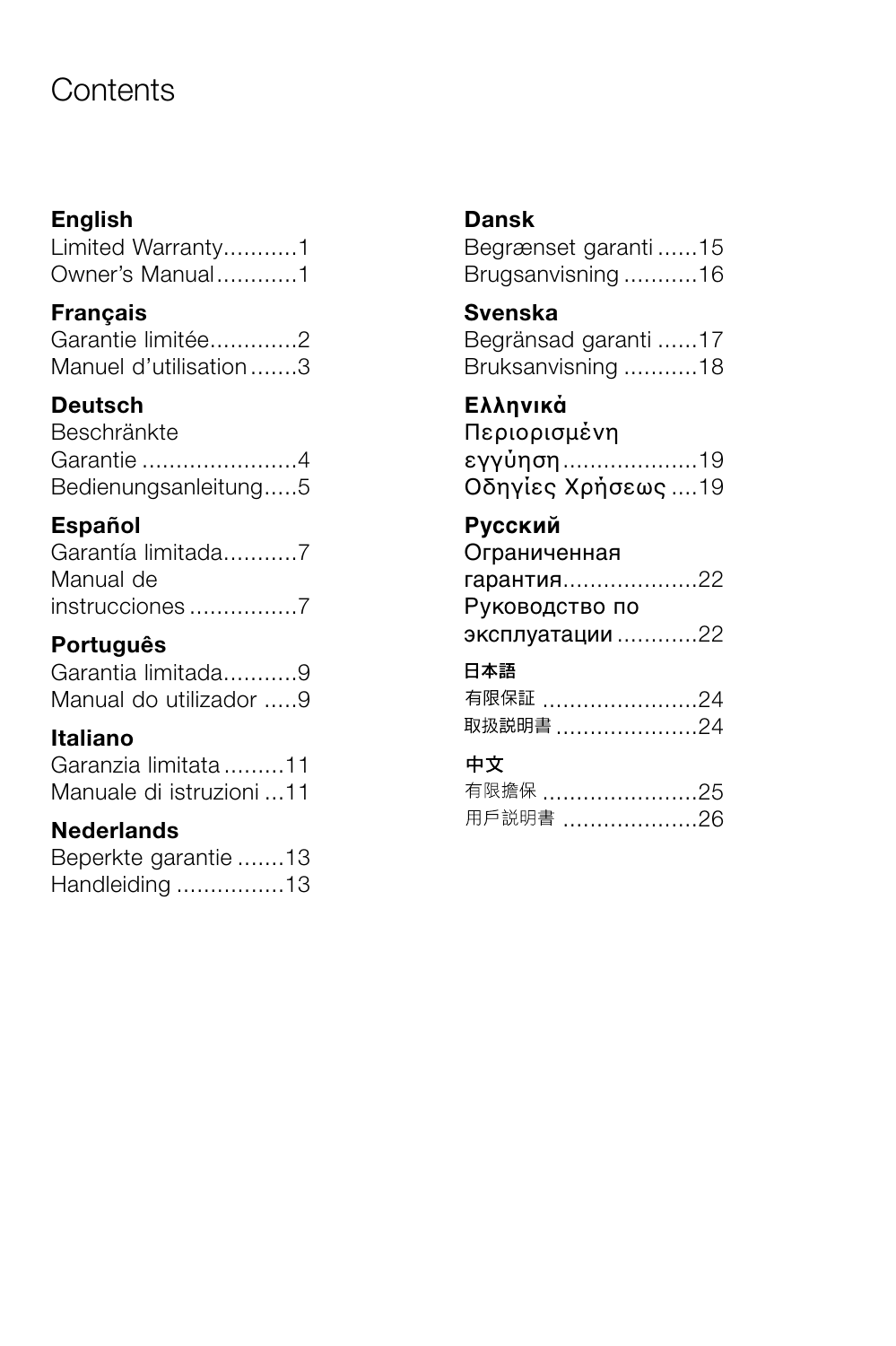## **English** Limited Warranty

Dear customer,

Welcome to B&W.

This product has been designed and manufactured to the highest quality standards. However, if something does go wrong with this product, B&W Loudspeakers and its national distributors warrant free of charge labour (exclusion may apply) and replacement parts in any country served by an official B&W distributor.

This limited warranty is valid for a period of five years from the date of purchase or two years for electronics including amplified loudspeakers.

#### **Terms and Conditions**

- 1 The warranty is limited to the repair of the equipment. Neither transportation, nor any other costs, nor any risk for removal, transportation and installation of products is covered by this warranty.
- 2 This warranty is only valid for the original owner. It is not transferable.
- 3 This warranty will not be applicable in cases other than defects in materials and/or workmanship at the time of purchase and will not be applicable:
- a. for damages caused by incorrect installation, connection or packing,
- b. for damages caused by any use other than correct use described in the user manual, negligence, modifications, or use of parts that are not made or authorised by B&W,
- c. for damages caused by faulty or unsuitable ancillary equipment,
- d. for damages caused by accidents, lightning, water, fire heat, war, public disturbances or any other cause beyond the reasonable control of B&W and its appointed distributors,
- e. for products whose serial number has been altered, deleted, removed or made illegible.
- f. if repairs or modifications have been executed by an unauthorised person.
- This guarantee complements any national/regional law obligations of dealers or national distributors and does not affect your statutory rights as a customer.

#### **How to claim repairs under warranty**

Should service be required, please follow the following procedure:

- 1 If the equipment is being used in the country of purchase, you should contact the B&W authorised dealer from whom the equipment was purchased.
- 2 If the equipment is being used outside the country of purchase, you should contact B&W national distributor in the country of residence who will advise

where the equipment can be serviced. You can call B&W in the UK or visit our web site to get the contact details of your local distributor.

To validate your warranty, you will need to produce this warranty booklet completed and stamped by your dealer on the date of purchase. Alternatively, you will need the original sales invoice or other proof of ownership and date of purchase.

## Owner's manual

#### **Introduction**

Thank you for choosing B&W.

Your Nautilus™800 Series speakers are precision transducers incorporating many innovative techniques unique to B&W and capable of reproducing recorded sound to the highest standards. So that they may perform at their best, it is essential to take time and care with the installation process. In particular, you must regard the listening room as an extension of the speaker. The acoustic character of the room can have a profound effect on the final sound quality.

Please read this manual fully before unpacking and installing the product. It will help you to optimise its performance.

B&W maintains a network of dedicated distributors in over 60 countries who will be able to help you should you have any problems your dealer cannot resolve.

#### **Unpacking** (figure 1)

- Remove the staples from the top carton flaps.
- Fold the carton flaps right back and invert the carton and contents.
- Lift the carton clear of the contents.
- Remove the polystyrene packing from the end and sides of the speaker.
- Open the polythene bag and pull it clear of the base of the speaker.
- Turn the speaker right way up and remove the final polystyrene tray and polythene bag.
- Remove the transit clamp from the rear of the speaker, following the instructions on the label.

We suggest you retain the packing for future use.

Check in the carton for:

- 4 spike feet with lock nuts.
- 2 terminal link cables
- Cleaning cloth

Wood is a natural material and veneers vary between batches. Although supplied as single units, systems with consecutive serial numbers (odd number lower) have veneer-matched cabinets. Please be aware that if more than two speakers are purchased for a single installation, B&W cannot guarantee they will all be veneer matched.

#### **Positioning** (figure 2)

Do not fit the spike feet until you have found the best position for your speakers.

To find the optimum position in the room may involve a certain amount of experimentation, but as an initial quide:

- Position the speakers and the centre of the listening area approximately at the corners of an equilateral triangle.
- Keep the speakers at least 2m apart to maintain left-right separation.

The proximity of the speakers to walls affects the sound quality.See the section"Fine Tuning" below.

#### **Stray magnetic fields**

The speaker drive units create stray magnetic fields that extend beyond the boundaries of the cabinet.

We recommend you keep magnetically sensitive articles (television and computer screens, computer discs, audio and video tapes, swipe cards and the like) at least 0.5m from the speaker.

#### **Connections** (figure 3)

All connections should be made with the equipment switched off.

There are 2 pairs of terminals at the back of the speaker to permit bi-wiring. The lower pair feed the bass and the upper pair feed the midrange and tweeter.

The terminals are insulated to prevent any likelihood of electrical shock, even when the speakers are used with the highest powered amplifiers, and accept a variety of cable termination to suit most applications.

Bi-wiring is the preferred method of connection and involves the use of separate cables from the amplifier to each pair of terminals. The separation of the signal paths improves the resolution of lowlevel detail and allows the user to optimise the type of cable to the frequency range of use.

Should you not want to bi-wire, perhaps during the initial set-up procedure or because you do not want to see a multitude of cables in the room, short cables are provided to link both positive and both negative speaker terminals together.

When using the links, insert the spade into the slot in the side of one terminal and the crimped pin into the round side hole in the other. There is enough clearance to insert a spade connector from the amplifier into the same terminal as the crimped pin.

Ensure each positive terminal on the speaker (coloured red) is connected to the positive output terminal of the amplifier and negative (coloured black) to negative. Incorrect connection can result in poor imaging and loss of bass.

When bi-wiring, do not use the linking cables. Take extra care with the polarity of the connections as incorrect connection can also impair the frequency response through the bass-midrange crossover and,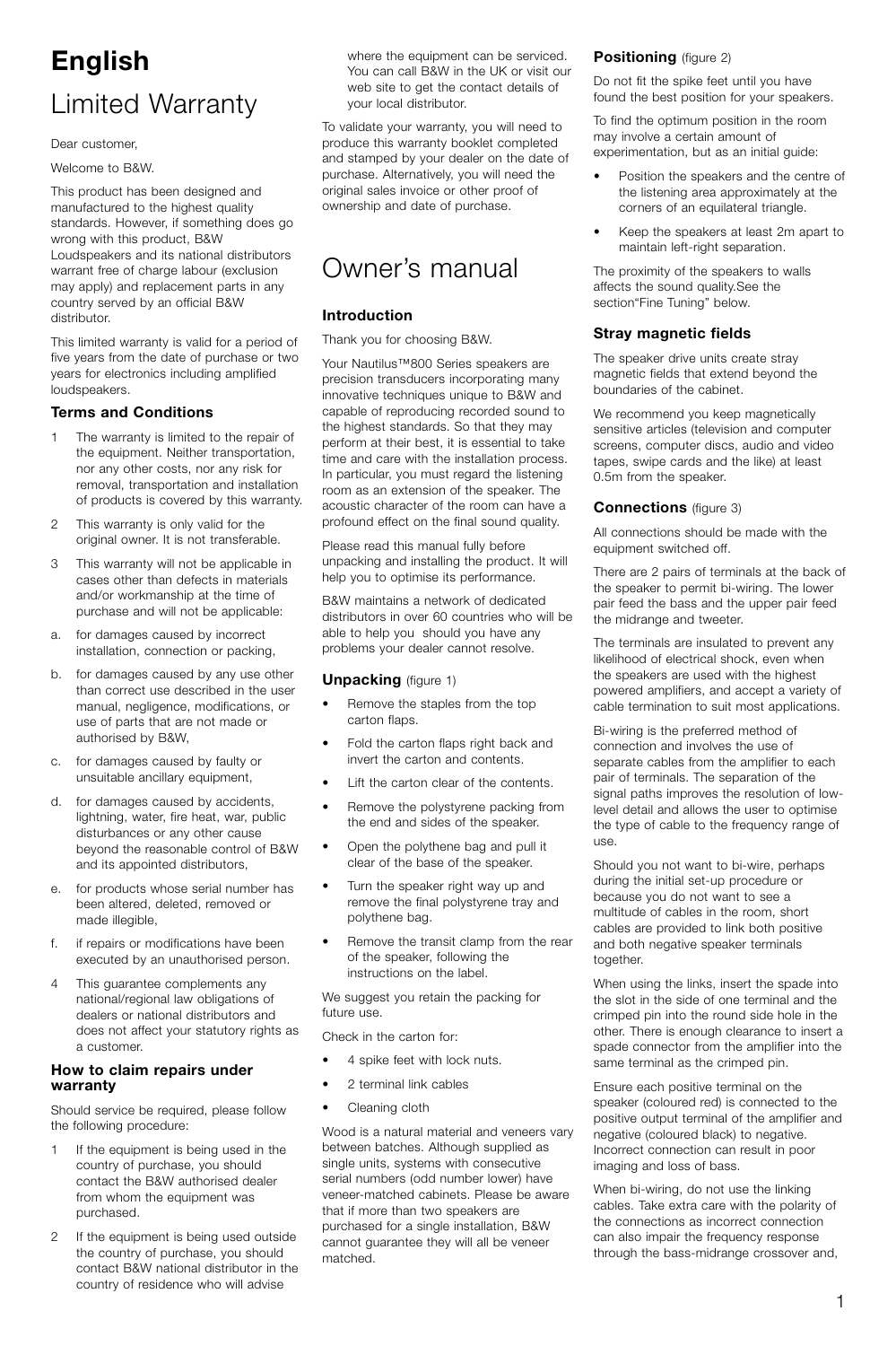if the links are left in place, may cause damage to the amplifier by shorting its output terminals.

#### **Fine tuning**

Before fine tuning, double check that all the connections in the installation are correct and secure.

Moving the speakers further from the walls will reduce the general level of bass. Space behind the speakers also helps to create an impression of depth. Conversely, moving the speakers closer to the walls will increase the level of bass.

If the bass is uneven with frequency it is usually due to the excitation of resonance modes in the room. Even small changes in the position of the speakers or the listeners can have a profound effect on how these resonances affect the sound. Try mounting the speakers along a different wall. Even moving large pieces of furniture can have an effect.

If the central image is poor, try moving the speakers closer together or toeing them in so they point at or just in front of the listeners. (figure 4)

If the sound is too harsh, increase the amount of soft furnishing in the room (for example use heavier curtains), or reduce it if the sound is dull and lifeless.

Test for flutter echoes by clapping your hands and listening for rapid repetitions. Reduce them by the use of irregular shaped surfaces such as bookshelves and large pieces of furniture.

Ensure the speakers stand firmly on the floor. Whenever possible fit the spike feet supplied after you have optimised the positioning. They are designed to pierce through carpeting to the floor surface. Initially, screw the lock nuts fully onto the spikes and screw the spikes fully into the threaded inserts in the base of the speaker. If the cabinet rocks, unscrew the appropriate spikes until the speaker stands firmly on the floor and lock them in place by tightening the lock nuts against the base. If you do not have a carpet, use a protective disc under the spikes to protect the floor surface.

For the most discerning listening, remove the cloth covered grille as described below in the section "Aftercare". The tweeter is very delicate and its grille should be left in position for protection. For this reason the grille retaining ring is designed to provide the optimum acoustic environment for the unit and the response is less smooth with the grille removed.

#### **Running-in period**

The performance of the speaker will change subtly during the initial listening period. If the speaker has been stored in a cold environment, the damping compounds and suspension materials of the drive units will take some time to recover their correct mechanical properties. The drive unit suspensions will also loosen up during the first hours of use. The time taken for the speaker to achieve its intended performance will vary depending on

previous storage conditions and how it is used. As a guide, allow up to a week for the temperature effects to stabilise and 15 hours of average use for the mechanical parts to attain their intended design .<br>characteristics

#### **Ancillary equipment**

Speakers of this ability deserve signals of the highest quality. Choose your electronic equipment and interconnecting cables with care. We can give guidance on what to look for when choosing ancillary equipment, but cannot recommend specific items. The standards of such products are improving all the time and your dealer will be able to demonstrate a variety of suitable up-to-date products.

In the specification we recommend a range of amplifier powers. The higher figure is defined by the power handling capability of the speaker. When calculating the power handling, it is assumed that the amplifier is not run into clipping, which distorts the frequency power spectrum of the signal, and that the signal is normal programme material. Test tones from oscillators and the like are not applicable. The lower figure is the minimum we consider necessary to achieve reasonable listening levels without audible distortion in the smaller room (less than 60 m<sup>3</sup> or 2000 cu ft). The higher the power you use, the less likely you are to experience amplifier clipping. You can often tell how good an amplifier is at driving complex speaker loads by looking at its power rating into both  $4\Omega$  and  $8\Omega$  loads. The nearer the ratio is to 2:1 the better, as it indicates a good current capability.

In order to reduce the effect the cable has on the frequency response of the speaker to inaudible levels, the impedance of the cable at all frequencies (measuring both positive and negative conductors in series) should be kept as low as possible and certainly below 0.1Ω. At low frequencies, the DC resistance of the cable is the dominant factor and you should choose a gauge of wire sufficient to achieve the impedance requirements over the length of cable you need to use. At mid and high frequencies the inductive component of the impedance can dominate the DC resistance. This and other properties influenced by the detailed construction of the cable become important. Ask your dealer for advice on the best cable for your needs.

#### **Aftercare**

The cabinet surface usually only requires dusting. If you wish to use an aerosol cleaner, remove the grille first by gently pulling it away from the cabinet. Spray onto the cleaning cloth, not directly onto the cabinet. The grille fabric may be cleaned with a normal clothes brush whilst the grille is detached from the cabinet.

The surface of the tweeter housing will benefit from the use of an anti-static cleaner. Do not attempt to remove the tweeter grille.

Avoid touching the drive unit diaphragms, especially the tweeter, as damage may result.

## **Français** Garantie limitée

Cher Client

Bienvenue à B&W.

Ce produit a été conçu et fabriqué en vertu des normes de qualité les plus rigoureuses. Toutefois, en cas de problème, B&W Loudspeakers et ses distributeurs nationaux garantissent une main d'œuvre (exclusions possibles) et des pièces de rechange gratuites dans tout pays desservi par un distributeur agréé de B&W.

Cette garantie limitée est valide pour une période de cinq ans à compter de la date d'achat ou une période de deux ans pour les composants électroniques, y compris les haut-parleurs amplifiés.

#### **Conditions**

- La garantie est limitée à la réparation de l'équipement. Les frais de transport ou autres, les risques associés à l'enlèvement, au transport et à l'installation des produits ne sont pas couverts par cette garantie.
- 2 La garantie est exclusivement réservée au propriétaire d'origine et ne peut pas être transférée.
- 3 Cette garantie ne s'applique qu'aux produits faisant l'objet de vices de matériaux et/ou de construction au moment de l'achat et ne sera pas applicable dans les cas suivants :
- a détériorations entraînées par une installation, connexion ou un emballage incorrect,
- b. détériorations entraînées par un usage autre que l'usage correct décrit dans le manuel de l'utilisateur, la négligence, des modifications ou l'usage de pièces qui ne sont pas fabriquées ou agréées par B&W,
- c. détériorations entraînées par un équipement auxiliaire défectueux ou qui ne convient pas,
- d. détériorations résultant de : accidents, foudre, eau, chaleur, guerre, troubles de l'ordre public ou autre cause ne relevant pas du contrôle raisonnable de B&W ou de ses distributeurs agréés,
- e Les produits dont le numéro de série a été modifié, effacé, éliminé ou rendu illisible,
- f. les produits qui ont été réparés ou modifiés par une personne non autorisée.
- 4 Cette garantie vient en complément à toute obligation juridique nationale / régionale des revendeurs ou distributeurs nationaux et n'affecte pas vos droits statutaires en tant que client.

#### **Comment faire une réclamation en vertu de la garantie**

Veuillez respecter la procédure ci-dessous, si vous souhaitez faire une réclamation sous garantie :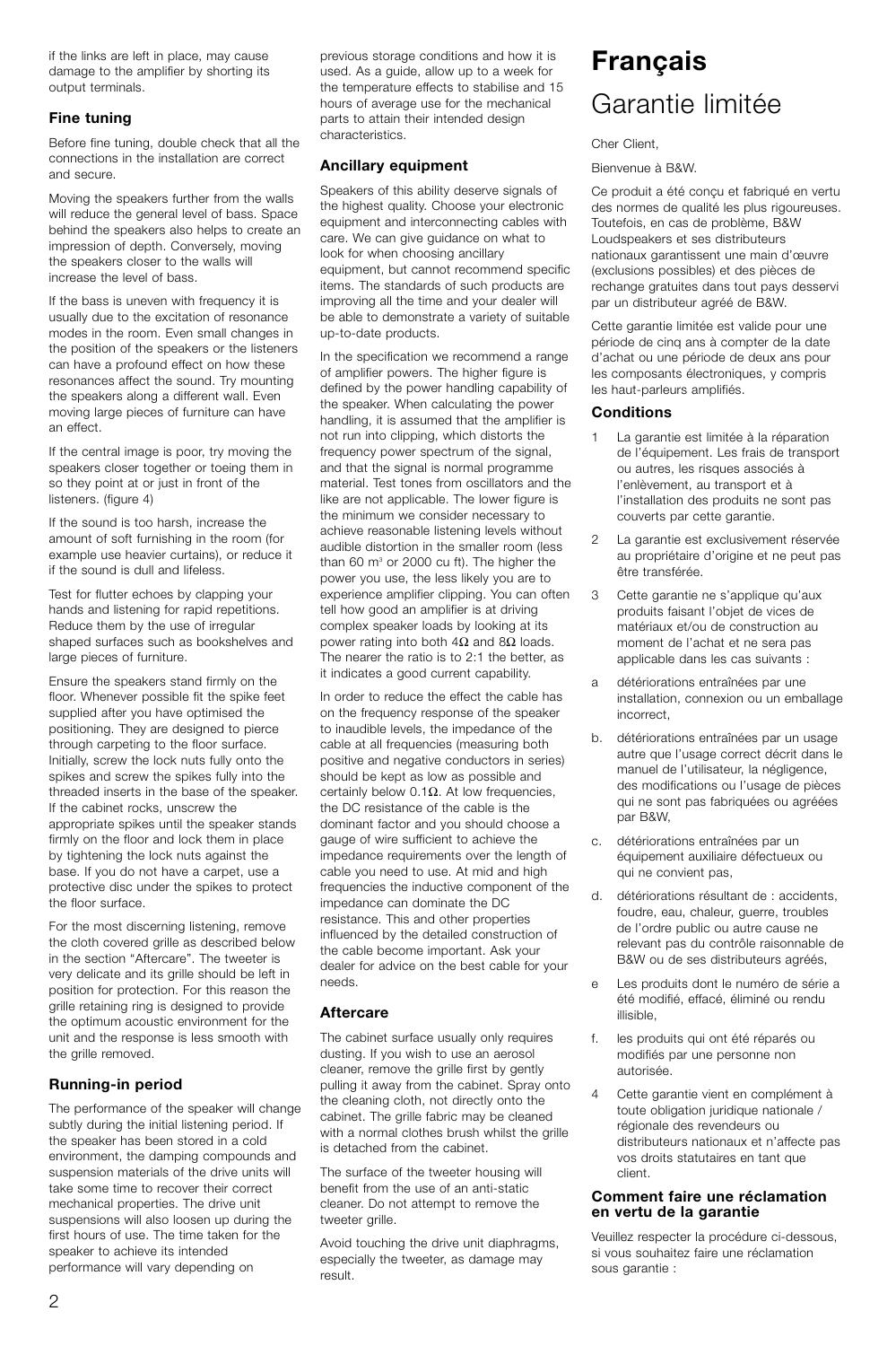

## Nautilus<sup>™803</sup> Nautilus<sup>™804</sup>



| Technical Features                   | Nautilus™tweeter<br>Matrix cabinet<br>Flowport                                                                                           | Kevlar <sup>®</sup> brand fibre cone FST drive unit                      | Nautilus™tweeter<br>Kevlar <sup>®</sup> brand fibre cone FST drive unit<br>Matrix cabinet<br>Flowport                                      |                                                                          |  |
|--------------------------------------|------------------------------------------------------------------------------------------------------------------------------------------|--------------------------------------------------------------------------|--------------------------------------------------------------------------------------------------------------------------------------------|--------------------------------------------------------------------------|--|
| Description                          | 3-way vented-box system                                                                                                                  |                                                                          | 3-way vented-box system                                                                                                                    |                                                                          |  |
| Drive units                          | 1x ø25mm (1 in) metal dome high-frequency<br>1x ø150mm (6in) woven Kevlar® cone FST midrange<br>2x ø180mm (7 in) paper/Kevlar® cone bass |                                                                          | 1x ø25mm (1 in) metal dome high-frequency<br>1x ø150mm (6in) woven Kevlar® cone FST midrange<br>2x ø165mm (6.5 in) paper/Kevlar® cone bass |                                                                          |  |
| Frequency range                      | -6dB at 28Hz and 30kHz<br>-3dB at 35Hz and 22kHz                                                                                         |                                                                          | -6dB at 30Hz and 30kHz<br>-3dB at 38Hz and 22kHz                                                                                           |                                                                          |  |
| Frequency response                   | 42Hz - 20kHz ±2dB on reference axis                                                                                                      |                                                                          |                                                                                                                                            | 45Hz - 20kHz ±2dB on reference axis                                      |  |
| Dispersion                           | Horizontal:<br>Vertical:                                                                                                                 | Within 2dB of response on reference axis<br>over 60° arc<br>over 10° arc | Horizontal:<br>Vertical:                                                                                                                   | Within 2dB of response on reference axis<br>over 60° arc<br>over 10° arc |  |
| Sensitivity                          | 90dB spl (2.83V, 1m)                                                                                                                     |                                                                          | 89dB spl (2.83V, 1m)                                                                                                                       |                                                                          |  |
| Harmonic distortion                  | 2nd and 3rd harmonics (90dB, 1m)<br><1.0% 50Hz - 20kHz<br><0.5% 100Hz - 18kHz                                                            |                                                                          | 2nd and 3rd harmonics (90dB, 1m)<br><1.0% 70Hz - 20kHz<br><0.5% 150Hz - 18kHz                                                              |                                                                          |  |
| Nominal impedance                    | $8Ω$ (minimum 3.0Ω)                                                                                                                      |                                                                          | $8Ω$ (minimum 3.0Ω)                                                                                                                        |                                                                          |  |
| Crossover frequencies 350Hz and 4kHz |                                                                                                                                          |                                                                          | 350Hz and 4kHz                                                                                                                             |                                                                          |  |
| Power handling                       | 50W - 250W into 8 $\Omega$ on unclipped programme                                                                                        |                                                                          | $50W - 200W$ into 8 $\Omega$ on unclipped programme                                                                                        |                                                                          |  |
| Max. recommended<br>cable impedance  | $0.1\Omega$                                                                                                                              |                                                                          | $0.1\Omega$                                                                                                                                |                                                                          |  |
| Dimensions                           | Height:<br>Width:<br>Depth:                                                                                                              | 1064mm (41.9 in)<br>285mm (11.2 in)<br>431mm (17.0 in)                   | Height:<br>Width:<br>Depth:                                                                                                                | 1015mm (40.0 in)<br>238mm (9.4 in)<br>344mm (13.5 in)                    |  |
| Net Weight                           | 30.0kg (66 lb)                                                                                                                           |                                                                          | 24.0kg (53 lb)                                                                                                                             |                                                                          |  |